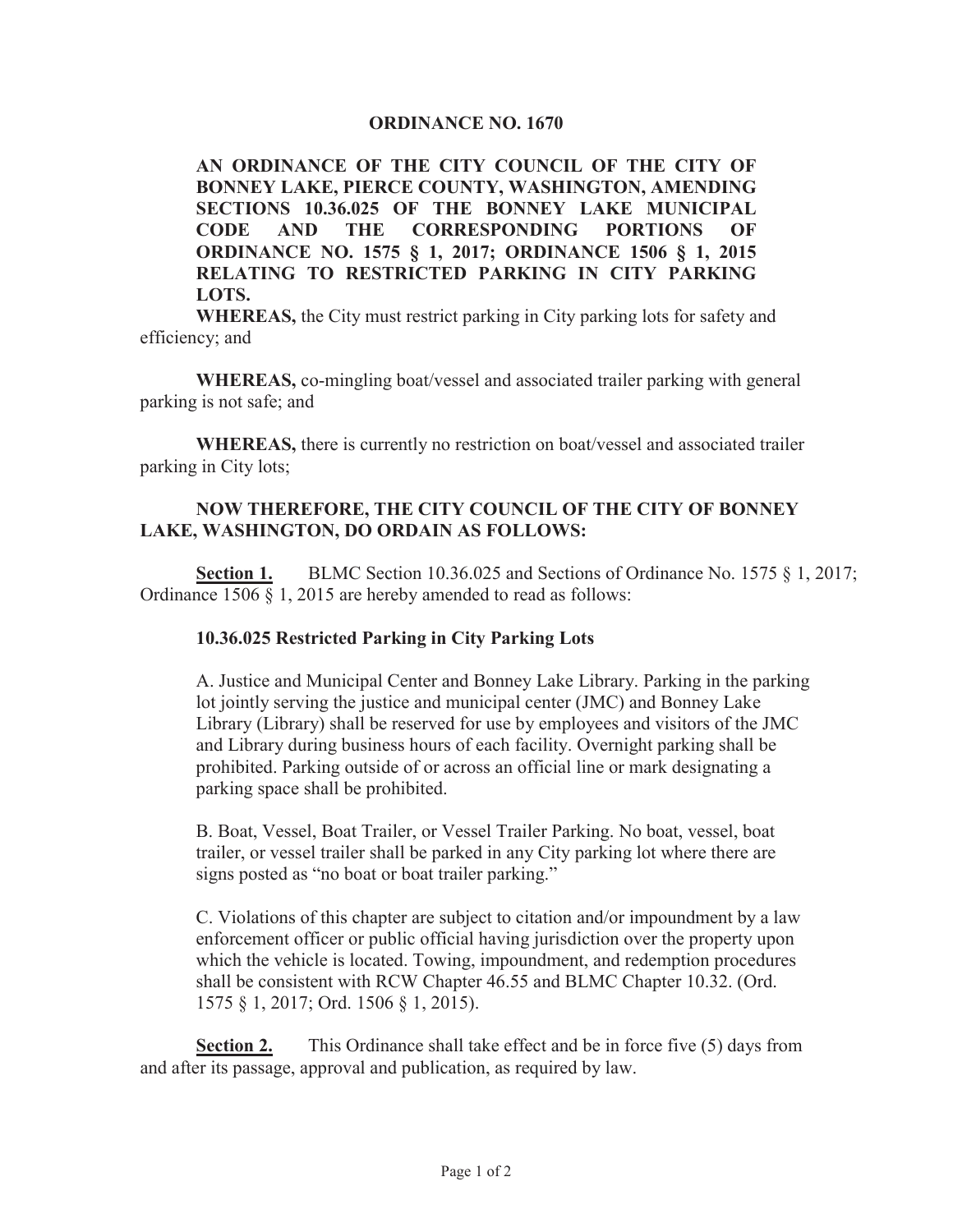**PASSED** by the City Council and approved by the Mayor this 12<sup>th</sup> day of April, 2022.

DocuSigned by:  $\frac{1}{2}$ 

Michael McCullough, Mayor

AUTHENTICATED:

-DocuSigned by: Sadie a. Scharemar  $\bigcup$  FOBSEFCE37394E8

Sadie A. Schaneman, CMC, City Clerk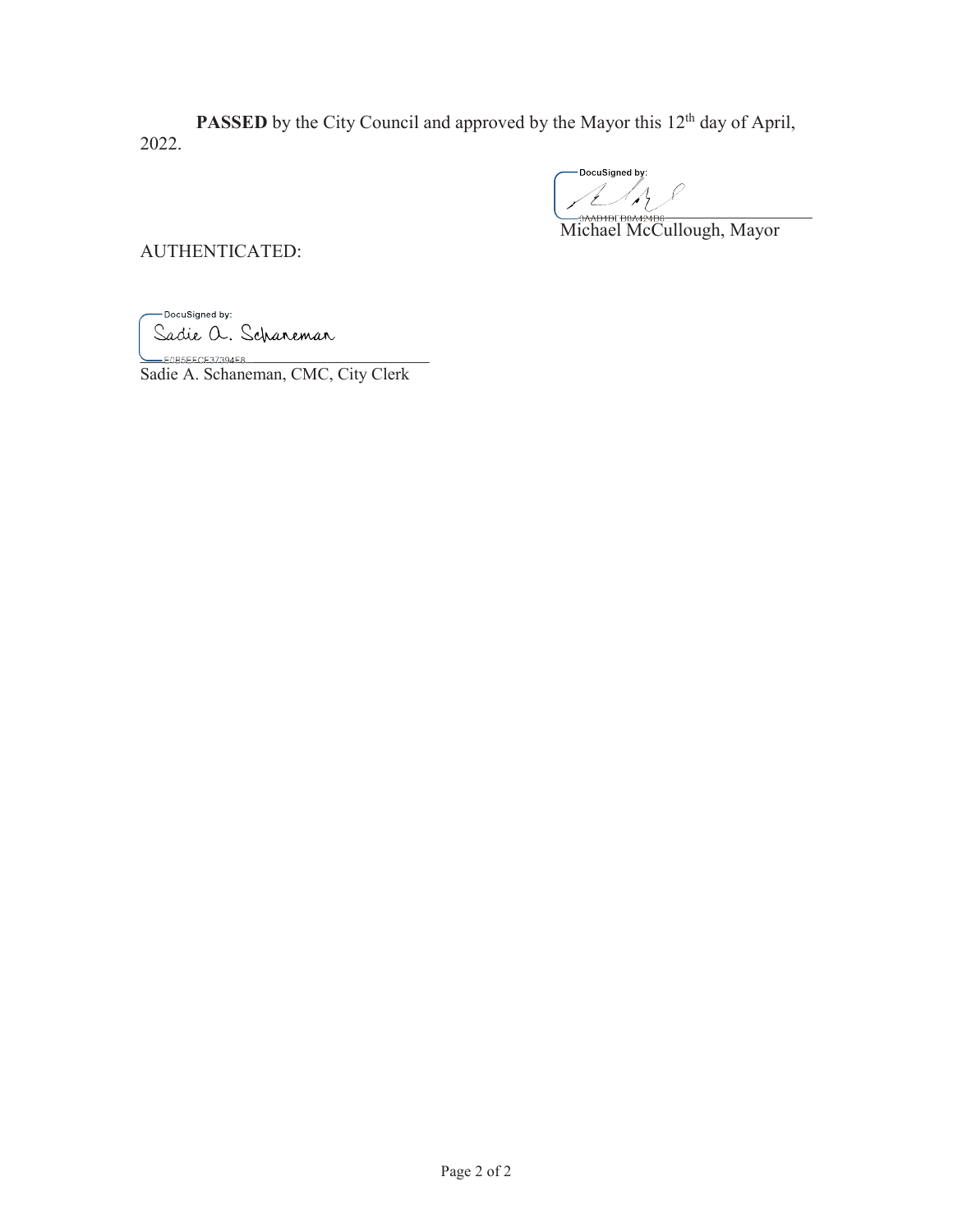# Classified Proof

| Client            | 3100013000 - City of Bonney Lake- LEGAL ADS | Phone                | $(253) 862 - 8602$          |                    |         |
|-------------------|---------------------------------------------|----------------------|-----------------------------|--------------------|---------|
| Address           | PO Box 7380                                 | E-Mail               | besawk@ci.bonney-lake.wa.us |                    |         |
|                   | Bonney Lake, WA, 98391                      | Fax                  |                             |                    |         |
|                   |                                             |                      |                             |                    |         |
| Order#            | 952693                                      | Requested By         | <b>KANDICE BESAW</b>        | <b>Order Price</b> | \$31.02 |
| Classification    | 3030 - Legal Notices                        | PO#                  | <b>ORD 1670</b>             | Tax 1              | \$0.00  |
| <b>Start Date</b> | 04/20/2022                                  | Created By           | 8280                        | Tax 2              | \$0.00  |
| <b>End Date</b>   | 04/20/2022                                  | <b>Creation Date</b> | 04/14/2022, 01:07:24 pm     | <b>Total Net</b>   | \$31.02 |
| <b>Run Dates</b>  |                                             |                      |                             | Payment            | \$0.00  |
| Publication(s)    | <b>Enumclaw Courier Herald</b>              |                      |                             |                    |         |
|                   |                                             |                      |                             |                    |         |
| Sales Rep         | 9470 - Jennifer Tribbett                    | Phone                | $(360) 802 - 8212$          |                    |         |
|                   |                                             | E-Mail               | jtribbett@courierherald.com |                    |         |
|                   |                                             | Fax                  |                             |                    |         |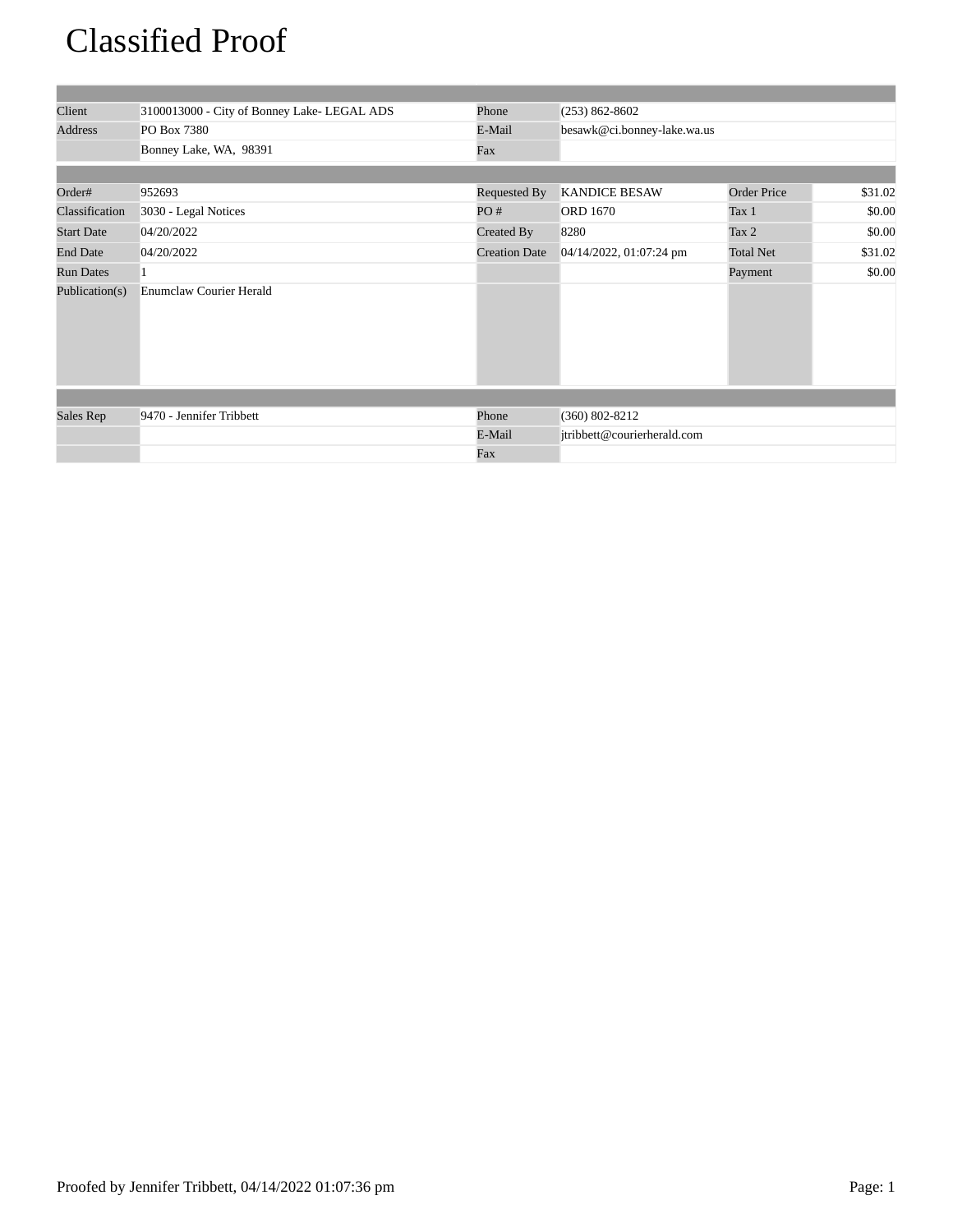City of Bonney Lake<br>
Ordinances adopted<br>
04/12/022:<br>
AB22-63 – Ordinance<br>
1670 [D22-48] - An Ordinance Of The City Conney<br>
nance Of The City Of Bonney<br>
Lake, Pierce<br>
County, Washington,<br>
10.36.025 Of The Bonney<br>
Lake Muni at www.ci.bonney<br>at the www.ci.bonney<br>lake.wa.us or upon re-<br>quest to the City Clerk.<br>#952693<br>4/20/22